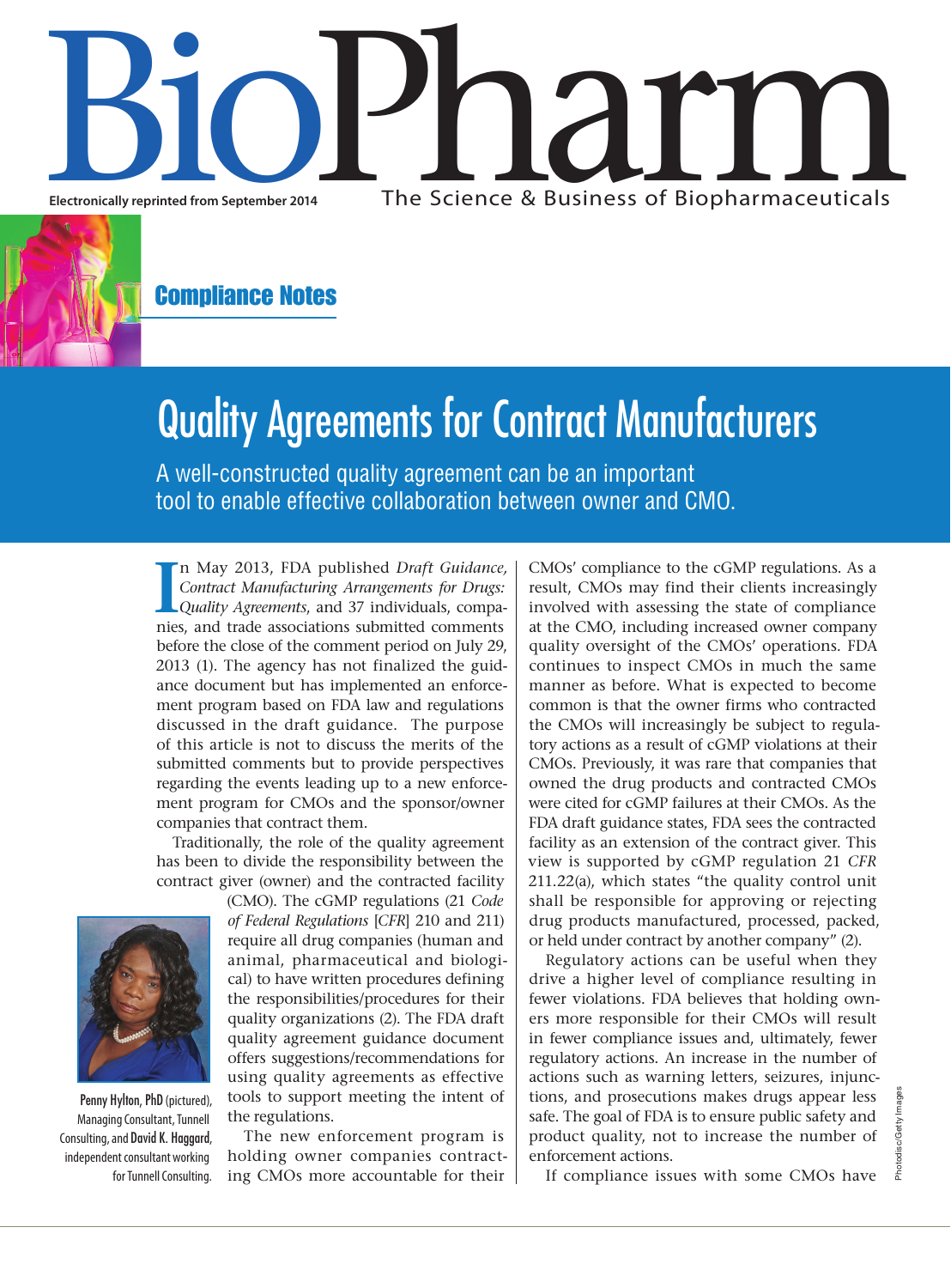existed for years, why the sudden change in FDA's enforcement policy? CMOs have proliferated because they offer pharmaceutical and biologic manufacturers the means of reducing their manufacturing and labor costs (particularly when the majority of the CMOs are located outside the US) to take advantage of lower cost structures as well as global distribution opportunities. Use of foreign manufacturers as CMOs for the US market, such as manufacturing APIs, has resulted in more cGMP violations as foreign manufacturers adjust to FDA's expectations. The public's concern over drug safety reached new heights with the Heparin contamination problem in 2008 that subsequently led to the passage of the FDA Safety and Innovation Act (FDASIA) in 2012. Sec. 711 of FDASIA, requiring adequate control and oversight of the supply chain, can be expected to impact many CMOs. The proliferation of CMOs globally and the Innovation Act's impact on FDA's resources drives the agency to find more efficient and effective approaches in regulating pharmaceutical firms.

The intense cost pressures, increased competition, tight margins, and insufficient quality systems, among other factors, have led to a higher incidence of noncompliance (e.g., FDA-483s, warning letters, and import alerts) among CMOs than ever before. Most CMOs have multiple clients that contract with them and it is not unusual that owners present with varying levels of expectations related to quality. Furthermore, quality agreements were frequently discussed only after supply contracts were signed.

FDA, in its draft guidance, is reminding owners that they remain responsible for all areas of drug quality, either directly or indirectly. As the draft guidance points out, this was always the intent of the cGMP regulations (21 *CFR* 211.22(a) and (d)).

## RECOMMENDATIONS

Read or re-read the draft FDA quality agreement guidance document. This is a document that should be discussed at the highest levels of every CMO and pharmaceutical or biologic company that has contracted

# **Quality** agreements should be a forethought, not an afterthought.

CMOs, or is considering doing so in the future. This is an excellent time to re-evaluate contracts and quality agreements between contractors and CMOs. Drug manufacturers should not wait for FDA's finalizations of the draft quality agreement guidance to re-evaluate or update their quality agreements. Quality agreements can serve as an effective tool to ensure the appropriate level of quality oversight. The recent increase in enforcement focus has signaled the urgency of revisiting existing, or implementing, quality agreements.

### **Qualifying CMOs**

Some CMOs have in the past placed restrictions on the level of thoroughness of due diligence or pre-contract audits by the manufacturers evaluating them. Due diligence should never just be a limited audit. Check out the CMO's qualifications, past compliance history, organizational structure, quality culture, references, and reputation.

Quality agreements should be a forethought, not an afterthought. The time to implement a quality agreement is before signing a business contract covering supply. Establishing all of the requirements allows mutual agreement regarding what is to be done and the price that

is fair for both parties to meet all the expectations.

### **Oversight**

Traditionally, sponsors/owners may not necessarily have visibility to cGMP violations at a CMO that may impact them unless the violations are specifically associated with their drug products. Limiting this awareness of violations at a CMO may limit the sponsor/owner's ability to see and address systemic quality problems. Increased transparency, including access to redacted FDA– 483s following regulatory inspections at the CMO will increase the ability of the sponsor/owner to proactively address potential issues.

#### **Taking action now**

When FDA considers taking action, they take into consideration what the firm is doing to improve, such as having a continuous quality improvement plan. FDA sees ineffective oversight as insufficient. The more CMOs and owners do to review and enhance quality agreements and compliance oversight, the better position they have to present a proactive compliance stance.

# SIX STEPS TO AN EFFECTIVE QUALITY AGREEMENT

The following are six steps owners can take to develop an effective quality agreement.

#### **Step One**

Define the scope, including the following:

- Component or details of the service being provided by the contractor
- Name and address of CMO
- Name and address of any subcontractor/suppliers
- Dates and terms of the agreement
- Responsible quality head for owner and CMO
- Detailed description of the component or service, its intended use